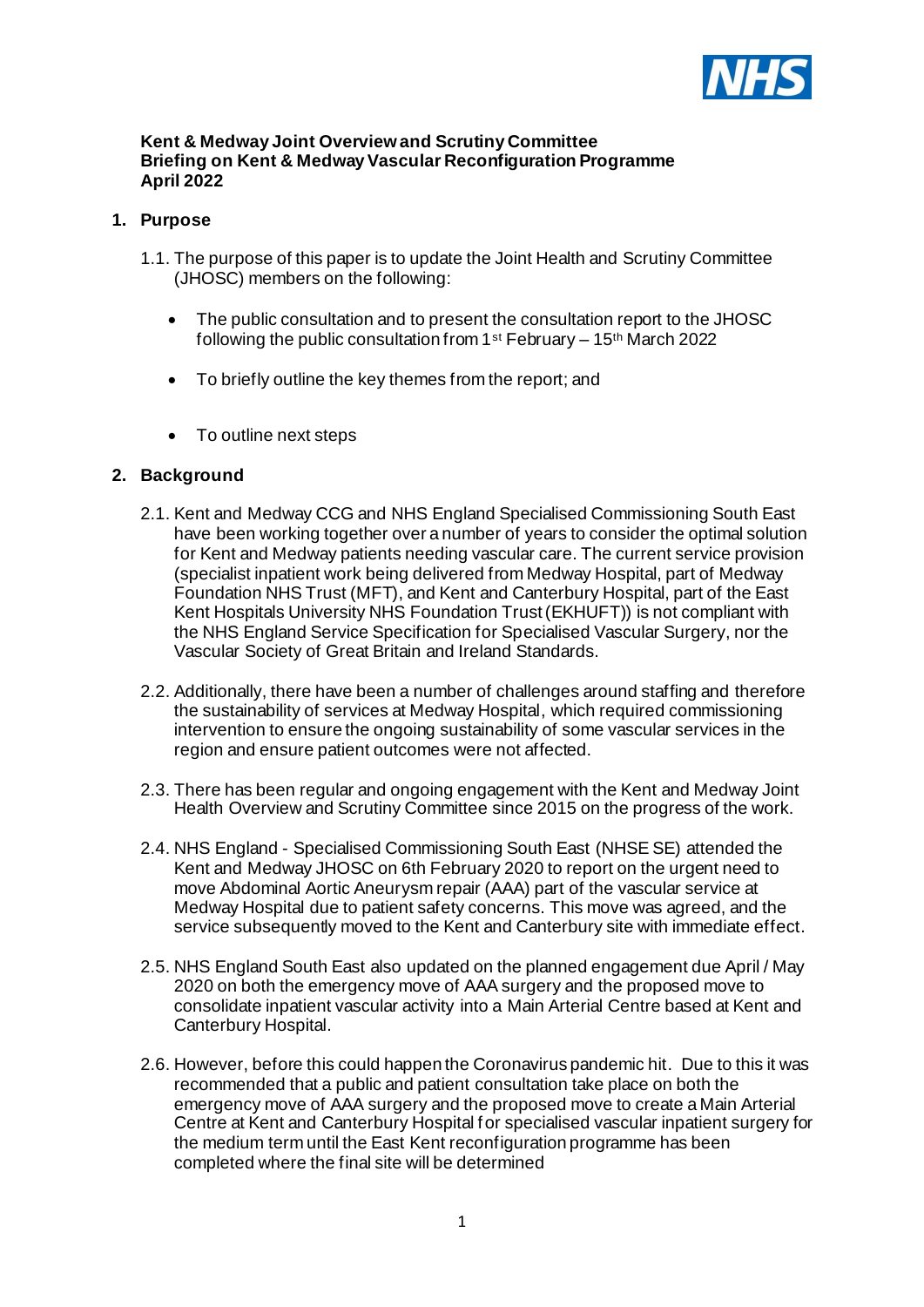

- 2.7. In the development of the medium and longer term solutions for vascular services across Kent and Medway a significant amount of engagement work has been undertaken with a wide range of stakeholders. This consisted of:
	- An engagement and listening event in July and August 2015
	- Deliberative, testing the model event in February 2016
	- Update events in February and August 2017 which included testing six evaluation criteria
	- Further public engagement event in September 2019
	- Further assurance of the proposal undertaken by NHS England & Improvement November 2021

## 3. **The public consultation forthe emergency move of Abdominal Aortic Aneurysm (AAA) from Medway Foundation Trust to Kent & Canterbury Hospital and the proposed medium term proposal for inpatient vascular services in Kent & Medway**

- 3.1. The consultation ran from 1st February 2022 15th March 2022. The consultation exercise was tailored to be thorough but compliant with COVID-19 restrictions.
- 3.2. NHSE SE commissioned an external agency to ensure this process was carried out independently, robustly, and reached all target groups, including staff, patients and seldom heard groups.
- 3.3. Target groups included:
	- patients of vascular services, and those with experience of relevant services, such as diabetes, renal, podiatry and vascular screening programmes.
	- relevant third sector organisations with experience of and contact with these patient groups; and
	- staff at all organisations, especially those in affected services.
- 3.4. Four online events were run, which were well attended, and a number of presentations to community groups took place.
- 3.5. Multiple methods were used to reach people including surveys, written information and online focus groups and workshops. Provision was made for those without online access, such as telephone interviews. Seldom heard groups were also specifically targeted via relevant third sector organisations.
- 3.6. A staff engagement exercise was also run alongside the public consultation.
- 3.7. The consultation report has been made available to both NHS England Specialised Commissioning and Kent and Medway CCG. The feedback received during the public consultation will also be analysed by the implementation team and where appropriate mitigations will be considered to address the concerns raised.
- 3.8. During the public consultation a number of consultees were keen to contribute towards shaping the proposed service changes and in particular to help the NHS to mitigate some of the travel issues that were raised. NHS England Specialised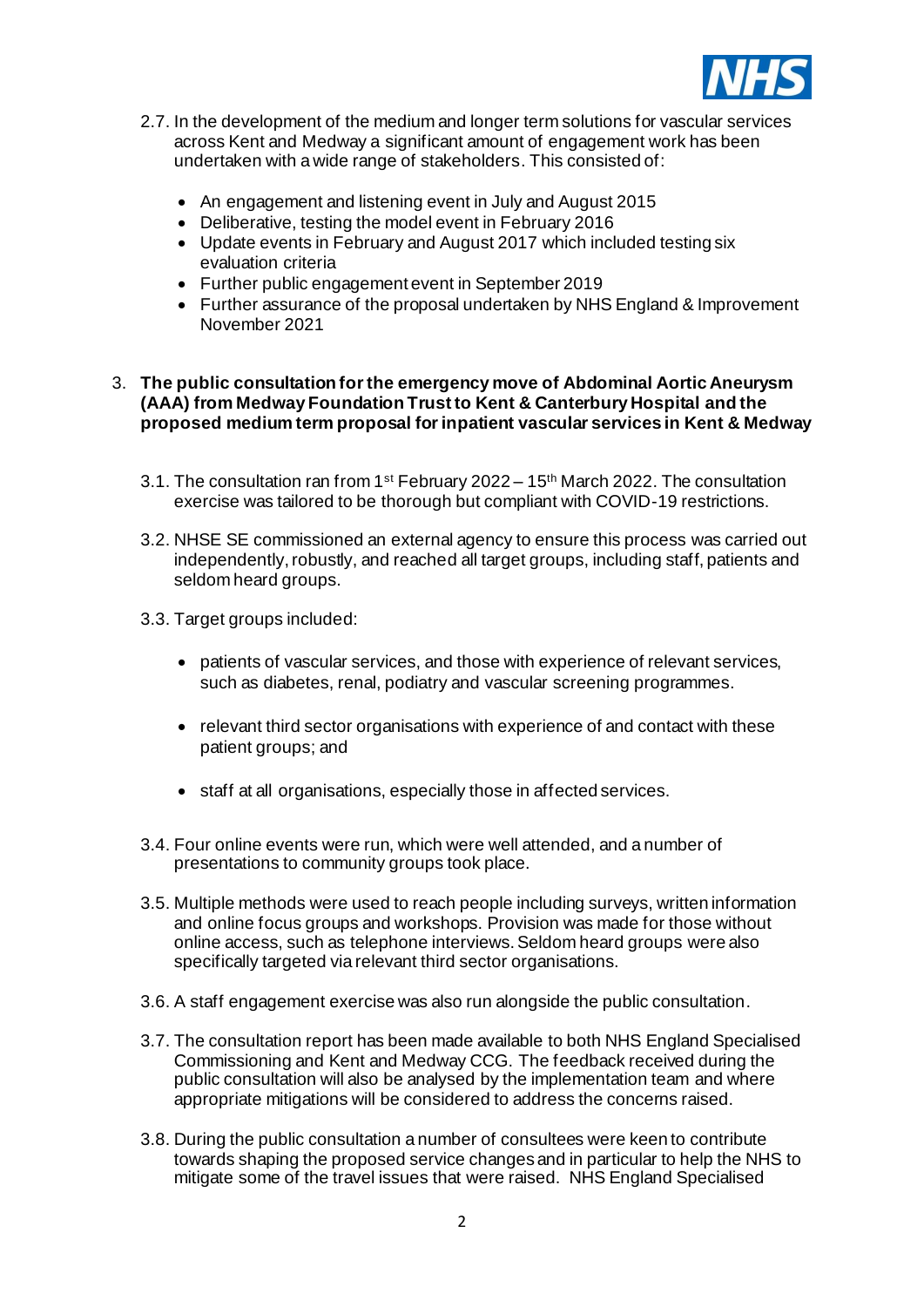

Commissioning and NHS Kent and Medway CCG will ensure these consultees are invited to join a patient and public group which will feed into the implementation planning. Further details will be laid out in the decision making business case.

#### **4. Key themes from the consultation report**

- 4.1. The consultation was on the preferred option to create a medium-term inpatient vascular centre at Kent and Canterbury Hospital.
- 4.2. The purpose of the consultation was to ensure the impact on patients and their families is fully understood and considered. Views were therefore sought on:
	- the advantages and disadvantages of the proposal to create a single vascular centre for inpatient surgery
	- whether the proposals will make the improvements required to meet national standards; and
	- how to ensure that patients have a good, high-quality experience of all the services required for their care.
- 4.3. Views on people's current experiences of the service were also sought through a consultation questionnaire. This data has been captured and will be fed into existing service improvement processes and does not form part of the formal consultation process.
- 4.4. In total 2,800 people accessed the online consultation portal, of those:
	- 697 people are considered aware of the consultation, because they actively engaged with the consultation site, either downloading or viewing information, of these:
		- o 410 people downloaded the consultation document
		- o 30 people downloaded the easy read documents and
		- o 25 people downloaded the paper version of the survey.
- 4.5. Overall, 255 people responded to the consultation through the survey, of those:
	- 174 responses were through the online, and
	- 81 paper responses were returned in the post.
- 4.6. In addition, meetings were held that involved community groups across Kent and community health researchers carried out 11 one-to-one interviews and 2 focus groups targeting less listened to communities.
- 4.7. Overall people broadly agreed with the proposals made within the consultation.
- 4.8. 174 people (68%) that responded to the survey agreed with the proposal that all vascular surgery requiring a stay in hospital will be provided as a medium-term measure at Kent and Canterbury Hospital in Canterbury. There were 60 people (24%) that did not agree with this proposal.
- 4.9. Comments received through the consultation showed that whilst people agreed with having a centre of excellence and understood the benefits of having specialist care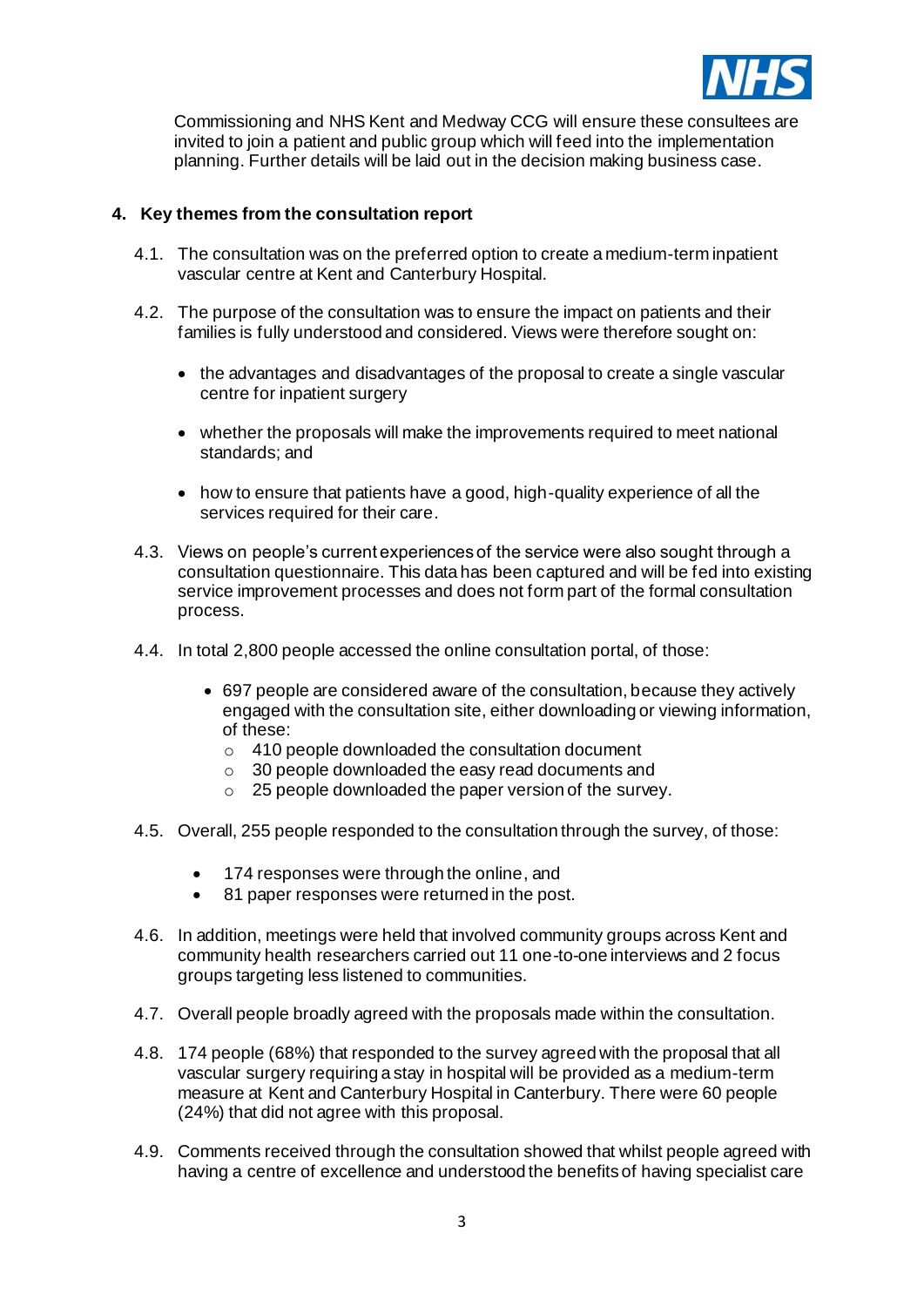

concentrated in one location, they remained concerned about the accessibility of Kent and Canterbury Hospital.

- 4.10. Concerns were raised repeatedly throughout the consultation about the travel options to get to Kent and Canterbury Hospital from across the whole geography of Kent. People felt that there was insufficient information provided about travel options, such as bus timetables/routes, volunteer car driver services and nonemergency patient transport services available to patients to get to appointments at Kent and Canterbury Hospital.
- 4.11. For some respondents this impacted on their ability to provide an informed response to the consultation and led to them being unable to agree to the proposals or being unsure about the proposals.
- 4.12. For staff that responded to the consultation there was clear recognition of the value of having a centre of excellence, and the potential benefits that this might bring to staff retention, recruitment, training and expertise. There were comments about improving team working and ensuring the resilience of services at other hospitals across the county. Overall staff agreed with the proposals.
- 4.13. People valued keeping outpatient appointments and diagnostics in their current locations and responses showed support for ensuring that the other local hospitals remained as accessible local options for patients to get to. There were comments that challenged why inpatient surgery had to move from Medway Hospital to Kent and Canterbury Hospital, suggesting that an alternative option could be to invest in Medway Hospital instead, and to retain inpatient surgery there. People clearly value having services close to home, reducing travel requirements.
- 4.14. The consultation proposals did not include any proposals to change services at the Queen Elizabeth The Queen Mother Hospital (QEQM); despite this some comments suggested that the consultation was reducing services and options to patients there. Some people likened the consultation to a disinvestment of services and cited a recent consultation in the area about stroke services.
- 4.15. Whilst people recognised that the proposals would continue to provide day surgery and rehabilitation services at Medway Maritime Hospital, there was concern that there would be a negative impact on the hospital if inpatient services were moved to Kent and Canterbury Hospital. People were also concerned about how patients would be transferred back to their local hospital for after care following any inpatient surgery.
- 4.16. Of the 255 responses received to the survey, 195 people (76%) understood the need for change, however 56 people (22%) remained concerned about the proposal highlighting transport and travel times as their main concern. Further comments were also received from community groups and direct interviews and that feedback is incorporated in the full analysis in the report.